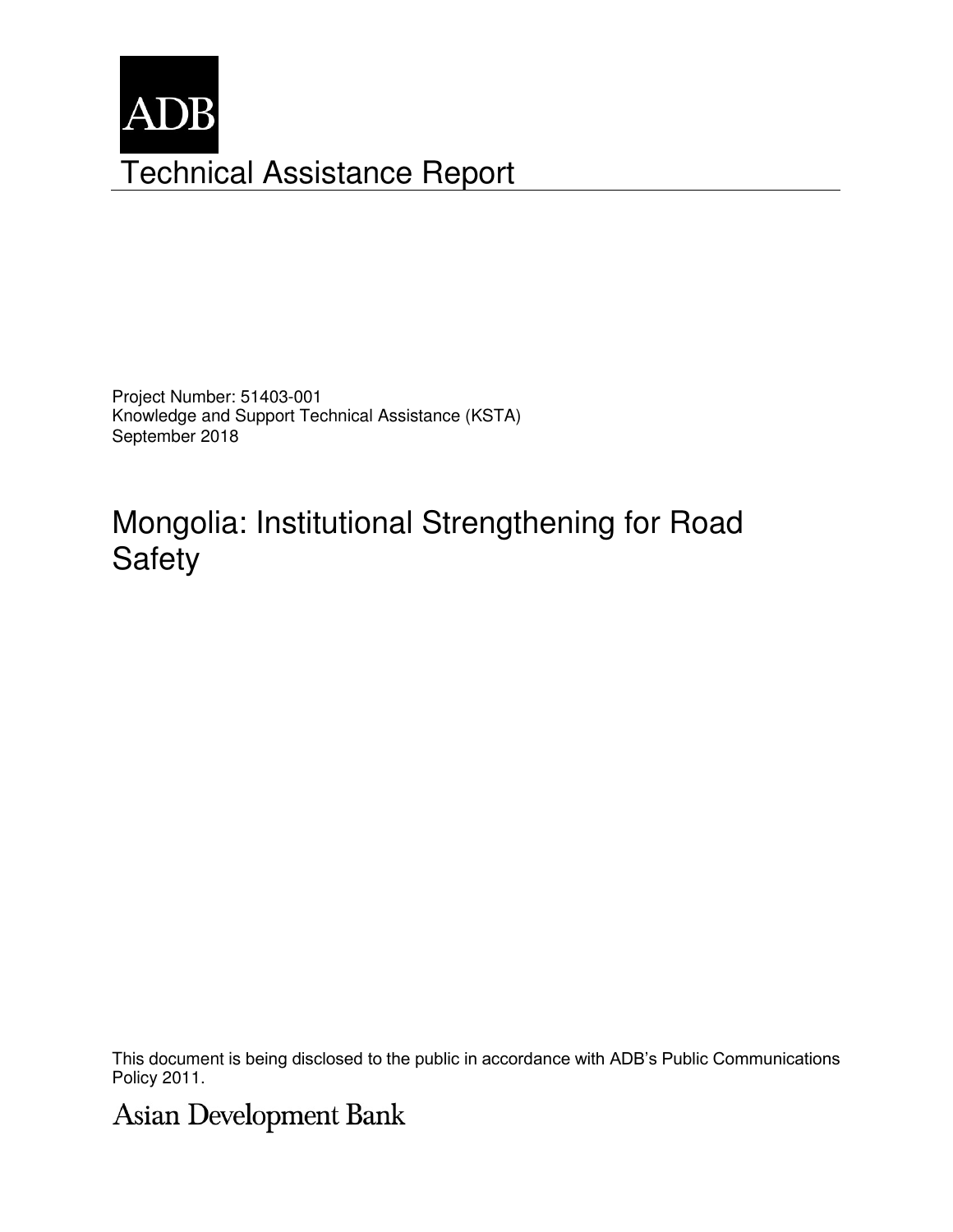## **CURRENCY EQUIVALENTS**

(as of 22 August 2018)

| Currency unit | -   | togrog (MNT) |
|---------------|-----|--------------|
| MNT1.00       | $=$ | \$0.0004     |
| \$1.00        | $=$ | MNT2,467.00  |

#### **ABBREVIATIONS**

| ADB       | $\overline{\phantom{0}}$ | Asian Development Bank                     |
|-----------|--------------------------|--------------------------------------------|
| MRTD      | $\overline{\phantom{0}}$ | Ministry of Road and Transport Development |
| <b>TA</b> | $\overline{\phantom{0}}$ | technical assistance                       |

#### **NOTE**

In this report, "\$" refers to United States dollars.

| <b>Vice-President</b>                     | Stephen Groff, Operations 2                                                                                                                                                                              |
|-------------------------------------------|----------------------------------------------------------------------------------------------------------------------------------------------------------------------------------------------------------|
| <b>Director General</b>                   | Amy S.P. Leung, East Asia Department (EARD)                                                                                                                                                              |
| <b>Officer-in-Charge</b>                  | Sujata Gupta, Transport and Communications Division, EARD                                                                                                                                                |
| <b>Team leader</b><br><b>Team members</b> | Katherine Guy, Transport Specialist, EARD<br>Arlene Ayson, Operations Assistant, EARD<br>Maria Concepcion Jea Macrohon, Associate Project Analyst, EARD<br>Rebecca Stapleton, Transport Specialist, EARD |

In preparing any country program or strategy, financing any project, or by making any designation of or reference to a particular territory or geographic area in this document, the Asian Development Bank does not intend to make any judgments as to the legal or other status of any territory or area.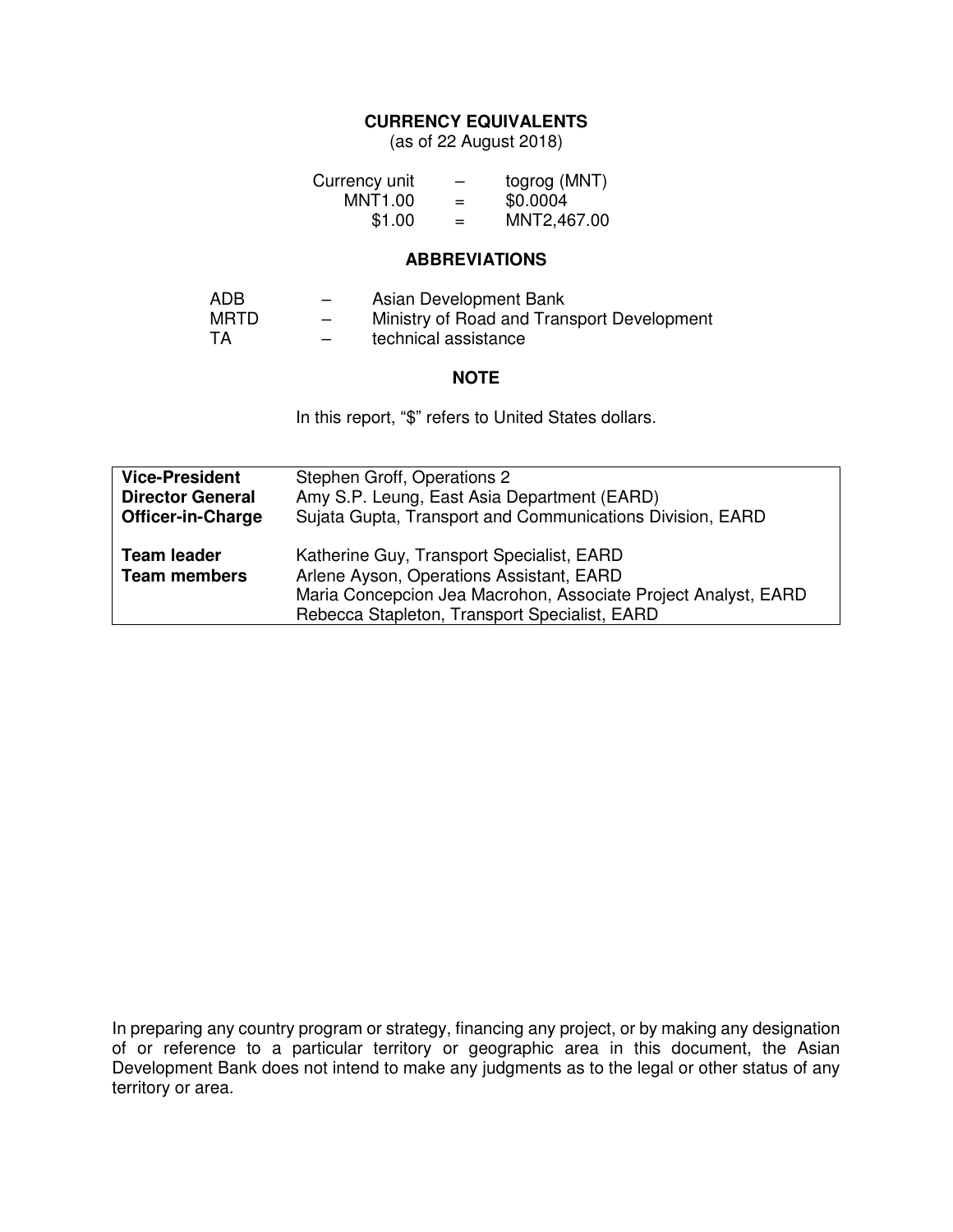## **CONTENTS**

|     |                                                                                                                                            | Page             |
|-----|--------------------------------------------------------------------------------------------------------------------------------------------|------------------|
|     | KNOWLEDGE AND SUPPORT TECHNICAL ASSISTANCE AT A GLANCE                                                                                     |                  |
| I.  | <b>INTRODUCTION</b>                                                                                                                        |                  |
| Ш.  | <b>ISSUES</b>                                                                                                                              |                  |
| Ш.  | THE TECHNICAL ASSISTANCE                                                                                                                   | 3                |
|     | Impact and Outcome<br>А.<br>В.<br>Outputs, Methods, and Activities<br>C.<br>Cost and Financing<br><b>Implementation Arrangements</b><br>D. | 3<br>3<br>4<br>4 |
| IV. | THE PRESIDENT'S DECISION                                                                                                                   | 4                |
|     | <b>APPENDIXES</b>                                                                                                                          |                  |
| 1.  | Design and Monitoring Framework                                                                                                            |                  |
| 2.  | Cost Estimates and Financing Plan                                                                                                          |                  |
| 3.  | List of Linked Documents                                                                                                                   | 8                |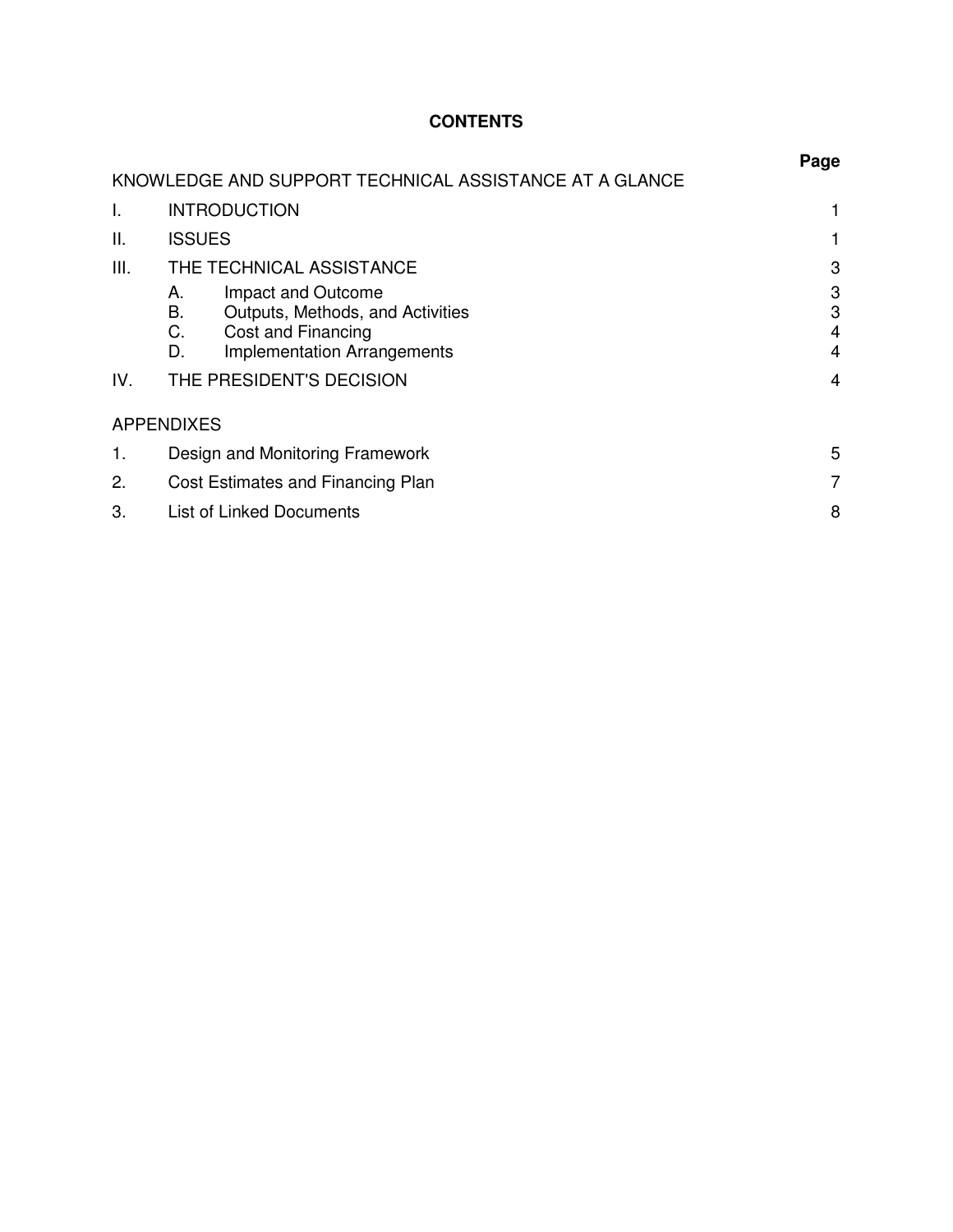#### **KNOWLEDGE AND SUPPORT TECHNICAL ASSISTANCE AT A GLANCE**

| $\overline{1}$ . | <b>Basic Data</b>                               |                                                                           |                         |                                        | Project Number: 51403-001                                 |      |
|------------------|-------------------------------------------------|---------------------------------------------------------------------------|-------------------------|----------------------------------------|-----------------------------------------------------------|------|
|                  | <b>Project Name</b>                             | Institutional Strengthening for Road<br>Safety                            |                         | <b>Department/Division</b>             | EARD/EATC                                                 |      |
|                  | <b>Nature of Activity</b>                       | <b>Capacity Development</b>                                               | <b>Executing Agency</b> |                                        | Ministry of Road and Transport<br>Development of Mongolia |      |
|                  | <b>Modality</b>                                 | Regular                                                                   |                         |                                        |                                                           |      |
|                  | <b>Country</b>                                  | Mongolia                                                                  |                         |                                        |                                                           |      |
| 2.               | <b>Sector</b>                                   | Subsector(s)                                                              |                         |                                        | <b>ADB Financing (\$ million)</b>                         |      |
|                  | Transport                                       | Transport policies and institutional development                          |                         |                                        |                                                           | 0.40 |
|                  |                                                 |                                                                           |                         |                                        | <b>Total</b>                                              | 0.40 |
|                  | 3. Strategic Agenda                             | <b>Subcomponents</b>                                                      |                         | <b>Climate Change Information</b>      |                                                           |      |
|                  | Inclusive economic<br>growth (IEG)              | Pillar 1: Economic opportunities,<br>including jobs, created and expanded |                         | Climate Change impact on the Project   |                                                           | Low  |
|                  | 4. Drivers of Change                            | <b>Components</b>                                                         |                         | <b>Gender Equity and Mainstreaming</b> |                                                           |      |
|                  | Governance and<br>capacity development<br>(GCD) | Institutional development                                                 |                         | No gender elements (NGE)               |                                                           |      |
|                  | Knowledge solutions<br>(KNS)                    | Knowledge sharing activities                                              |                         |                                        |                                                           |      |
|                  | Partnerships (PAR)                              | Civil society organizations<br>Implementation                             |                         |                                        |                                                           |      |
|                  | Private sector<br>development (PSD)             | Conducive policy and institutional<br>environment                         |                         |                                        |                                                           |      |
| 5.               |                                                 | <b>Poverty and SDG Targeting</b><br><b>Location Impact</b>                |                         |                                        |                                                           |      |
|                  | Geographic Targeting                            | No                                                                        | Nation-wide             |                                        |                                                           | High |
|                  | Household Targeting                             | No.                                                                       |                         |                                        |                                                           |      |
|                  | <b>SDG Targeting</b><br><b>SDG Goals</b>        | Yes<br>SDG11                                                              |                         |                                        |                                                           |      |
| 6.               | <b>Risk Categorization</b>                      | Low                                                                       |                         |                                        |                                                           |      |
| 7.               | <b>Safeguard Categorization</b>                 | Safeguard Policy Statement does not apply                                 |                         |                                        |                                                           |      |
|                  | 8. Financing                                    |                                                                           |                         |                                        |                                                           |      |
|                  | <b>Modality and Sources</b><br><b>ADB</b>       |                                                                           |                         |                                        | Amount (\$ million)                                       |      |
|                  |                                                 |                                                                           |                         |                                        |                                                           | 0.40 |
|                  | Special Fund                                    | Knowledge and Support technical assistance: Technical Assistance          |                         |                                        |                                                           | 0.40 |
|                  | Cofinancing                                     |                                                                           |                         |                                        |                                                           | 0.00 |
|                  | None                                            |                                                                           |                         |                                        |                                                           | 0.00 |
|                  | Counterpart                                     |                                                                           |                         |                                        |                                                           | 0.00 |
|                  | None                                            |                                                                           |                         |                                        |                                                           | 0.00 |
|                  | Total                                           |                                                                           |                         |                                        |                                                           | 0.40 |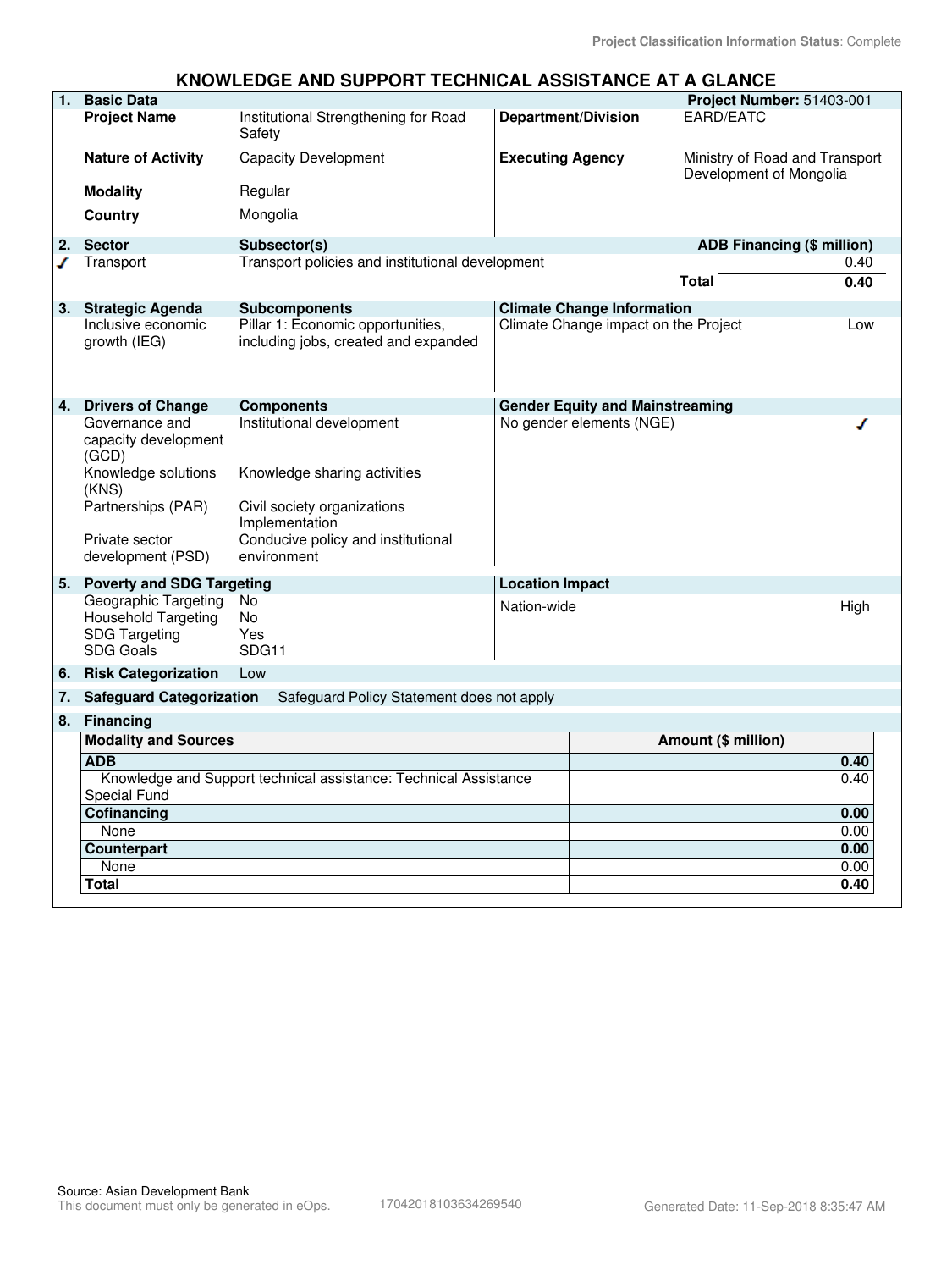#### **I. INTRODUCTION**

1. The knowledge and support technical assistance (TA) will support the Government of Mongolia in institutional strengthening and capacity building on road safety to help implement the road safety policy and action plan developed under the ongoing TA for the Development of Road Safety Policy and Action Plan.<sup>1</sup> This 2018 TA is included in the country operations business plan for Mongolia, 2018–2020.<sup>2</sup>

#### **II. ISSUES**

2. Mongolia is a landlocked country covering an area of 1.56 million square kilometers. It has a population of only 3 million people, 77% of whom live in urban areas. The primary mode of transportation is through an expansive but poorly maintained road network. In 2016, reported road crashes were the fifth leading cause of deaths in Mongolia, following cardiovascular diseases and gastrointestinal cancers, and adults 19–39 years old comprised more than 50% of road crash deaths and injuries.<sup>3</sup> Up to 50 schoolchildren are killed annually going to and from school. More than 75% of recorded deaths are outside Ulaanbaatar where post-crash response is lacking, drunk driving is twice as common, and the likelihood of seat belt use is 50% lower than in Ulaanbaatar.<sup>4</sup> The vehicle fleet in Mongolia more than doubled during 2011–2016, and the number of reported crashes also increased from 21,302 to 46,712. Road crash deaths and injuries are likely to increase markedly over the coming decades as vehicle ownership continues to grow in Mongolia, thereby affecting medium- and long-term growth prospects by removing adults from the workforce and reducing the productivity of injured workers.<sup>5</sup>

3. Following the United Nations' declaration of the Decade of Action for Road Safety in May 2011, Mongolia issued its National Strategy on Traffic Safety, including an implementation plan for 2012–2020 targeting a 50% decrease in traffic-related deaths and serious injuries.<sup>6</sup> However, the implementation arrangements had insufficient detail and did not come with enabling institutional frameworks, safety standards, or an enforcement plan for stakeholder agencies and institutions. To address these issues, the Asian Development Bank (ADB) provided TA to establish a comprehensive national road safety policy and a detailed action plan (footnote 1). When it is completed in September 2018, the TA will have (i) established a road safety steering committee and peer group; (ii) produced a white paper and a road safety policy and action plan; and (iii) provided introductory training to stakeholders in the five pillars for focus during the Decade of Action for Road Safety: road safety management, infrastructure, safe vehicles, road user behavior, and post-crash response.<sup>7</sup>

 $\overline{a}$ 

<sup>&</sup>lt;sup>1</sup> ADB. 2016. Technical Assistance to Mongolia for the Development of Road Safety Policy and Action Plan. Manila.

<sup>2</sup> ADB. 2018. Country Operations Business Plan: Mongolia 2018*–*2020. Manila. The TA first appeared in the business opportunities section of ADB's website on 4 July 2018.

<sup>&</sup>lt;sup>3</sup> Institute for Health Metrics and Evaluation. Mongolia[. http://www.healthdata.org/Mongolia.](http://www.healthdata.org/Mongolia)

<sup>&</sup>lt;sup>4</sup> J. Demberelsuren et al. 2016. 474 Road Traffic Injuries and Deaths and Their Risk Factors in Mongolia. *Injury* Prevention. 22 (2).

<sup>&</sup>lt;sup>5</sup> World Bank. 2017. The High Toll of Traffic Injuries: Unacceptable and Preventable. Washington, DC.

<sup>6</sup> World Health Organization. Global Plan for the Decade of Action for Road Safety 2011–2020. [http://www.who.int/roadsafety/decade\\_of\\_action/plan/en;](http://www.who.int/roadsafety/decade_of_action/plan/en) and Government of Mongolia. 2012. The National Strategy on Traffic Safety. Resolution No. 146. Ulaanbaatar. The Prime Minister of Mongolia and the minister of road, transportation, construction, and city development approved the strategy on 2 May 2012.

<sup>7</sup> The project steering committee was established 4 July 2017. The committee includes representatives from the Law Enforcement University, Ministry of Education, Ministry of Finance, Ministry of Health, Ministry of Justice, Ministry of Road and Transport Development, and National Traffic Police.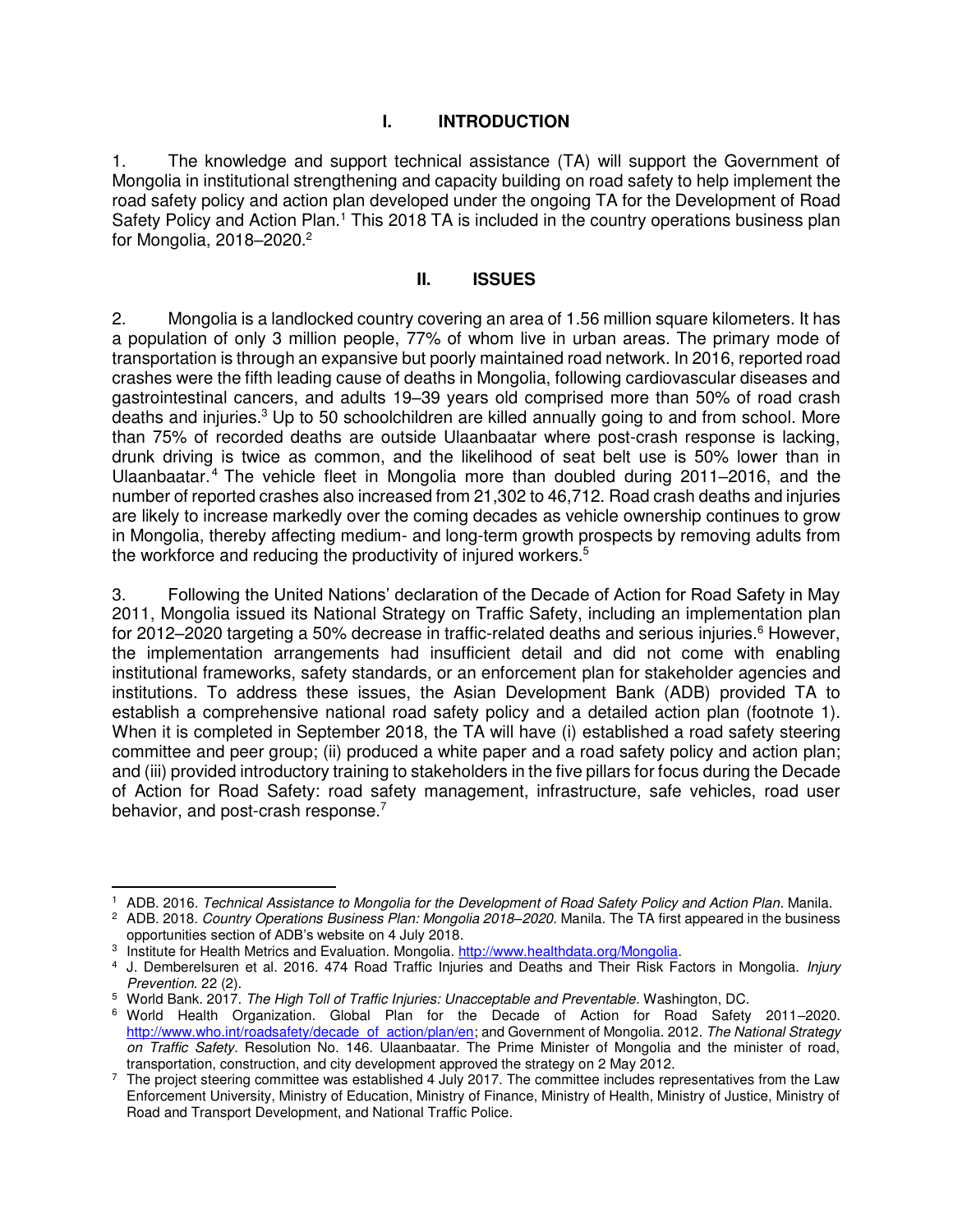4. The draft action plan identifies areas for improvement on road safety, particularly the need to enhance institutional arrangements, capacity, and expertise to implement the action plan effectively.<sup>8</sup> Although introductory training sessions have been offered on the five pillars, including (i) engineering training for road safety practitioners; (ii) road safety awareness campaigning for organizations involved in road safety awareness; (iii) vocational driver training for bus and truck drivers and driving instructors; (iv) first aid training of trainer doctors and nurses for first responder training in local health centers; and (v) traffic police officer training to strengthen capacity related to road safety, additional specialized training on these topics for road safety staff is required. Capacity also needs to be strengthened in road safety education curriculum development in schools for teachers and school presentations by the National Traffic Police to support efforts to reduce crash-related deaths and injuries of schoolchildren. The road safety steering committee and peer group established under the ongoing TA should be fostered to refine the roles and responsibilities of each of the agencies, review the current institutions, and develop any recommendations for reform.

5. A crash database and crash investigation application was developed and pilot-tested under the ongoing TA in collaboration with the National Traffic Police to record crash data and generate police reports on tablets connected to a global positioning system. The database serves a secondary function as collected data can support the Ministry of Road and Transport Development (MRTD) and other stakeholders in identifying black spots<sup>9</sup> or causes of crashes that need to be addressed. Data from crashes that occurred between January and June 2018 is currently being entered into the database; the National Traffic Police will roll out the database for full-time, daily traffic police operations by October 2018. Traffic police officers need to undergo training on crash scene analysis to refine their skills. The database's second function will be enabled in the future as more data is inputted over time and a sufficient amount of data is recorded for meaningful analysis. As this next phase in the application of the crash database approaches, the MRTD and other related agencies will need to build its capacity to analyze data and develop effective solutions.

6. Through the activities of the ongoing TA, it has become clear that Mongolia adopted many guiding documents related to road safety (such as manuals, standards, policies, and other guidelines) without adapting them to local circumstances. Guidelines that had been adapted to the local context were not implemented effectively or lacked sufficient policies to guide their implementation. These guidelines need to be analyzed further by the respective agencies to determine their relevance, application, and effectiveness in Mongolia's context; and recommendations for revisions should be developed.

7. During the ongoing TA, two public awareness campaigns were developed and implemented in collaboration with a campaign reference group representing the steering committee agencies on seat belt use along busy roads in Ulaanbaatar in November 2017 and in February 2018. These campaigns were conducted with nongovernment organizations to improve civil society engagement and enhance the effectiveness of the campaigns. Implementing related campaigns will reinforce the importance of seat belt use and further improve road safety outcomes. One related area that would benefit from increased public awareness is the use of child restraints, as people in Mongolia often do not use child restraints or use them incorrectly (e.g., forwardfacing instead of rear-facing, placement in front passenger seat). Other related campaigns to

 $\overline{a}$ <sup>8</sup> The draft Action Plan was submitted to ADB and the MRTD on 28 May 2018, and ADB and the MRTD have provided comments. The action plan will be included in the Final Report to be submitted to ADB and the MRTD on 31 August 2018.

<sup>&</sup>lt;sup>9</sup> A place where road traffic crashes have historically been concentrated.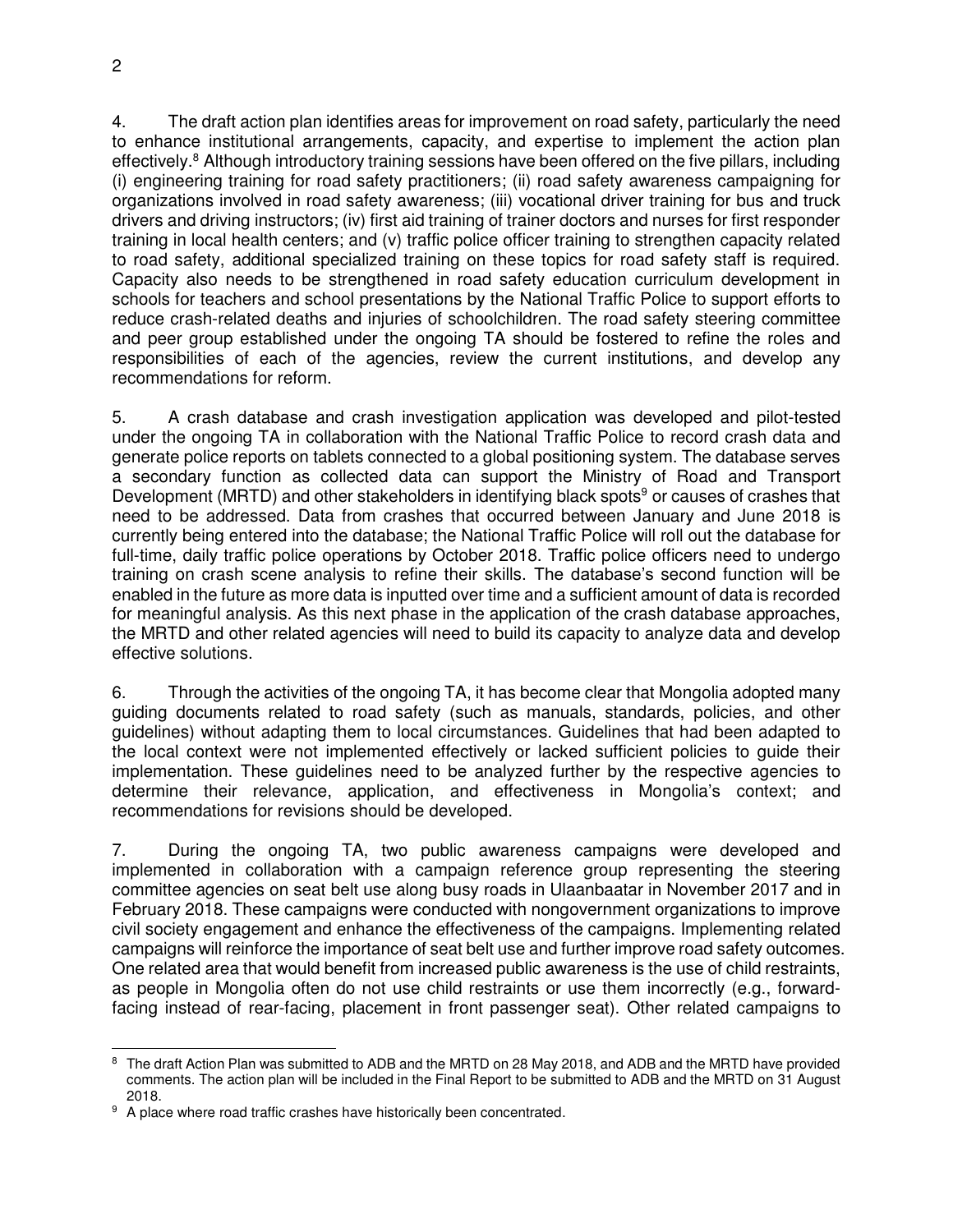consider are helmet use, drunk driving, and distracted driving (e.g., use of mobile phones while driving).

8. The ongoing TA has made progress in providing initial road safety support to the government and has identified additional needs such as institutional strengthening and capacity building to implement the road safety policy and action plan, requiring activities outlined in this 2018 TA.

## **III. THE TECHNICAL ASSISTANCE**

## **A. Impact and Outcome**

9. The TA is aligned with the following impact: road crash fatalities and serious injuries in Mongolia reduced.<sup>10</sup> The TA will have the following outcome: implementation of the road safety policy and action plan improved.<sup>11</sup>

## **B. Outputs, Methods, and Activities**

10. **Output 1: Road safety management capacity improved**. The ongoing TA has offered different introductory training sessions on the Decade of Action for Road Safety's five pillars. Output 1 will provide specialized trainings on the same topics for road safety staff within the MRTD as well as other government officials; other topics could be explored (e.g. positive reinforcement).<sup>12</sup> It will also (i) develop road safety education materials for school presentations by the traffic police to improve their messaging for the target age groups in the schools; and (ii) design and implement a campaign on the use of child restraints. The TA will continue to support the coordination of the steering committee and peer group.

11. **Output 2: Crash analysis capacity improved**. Output 2 will support the MRTD, the traffic police, and other stakeholders in pilot-testing an independent crash investigation body in Mongolia and in analyzing crash scenes and crash data. It will focus on criteria for choosing themes and methods for identifying root causes for crashes, developing solutions, and reporting. The output will provide training on (i) inputting data to the database while at crash scenes; and (ii) conducting crash data analysis to identify black spots, including a practical pilot test on road safety auditing at a black spot identified from the crash data; and (iii) developing appropriate solutions based on the analysis, such as education and awareness campaigns, infrastructure treatments, and road operations. etc.

12. **Output 3: Recommendations and revisions of national road safety guidelines and manuals developed**. Output 3 will review international best practices, existing documents, and implementation of the guidelines by analyzing the current guiding documents related to road safety to identify gaps or areas for revision.<sup>13</sup> It will examine other external factors as necessary. Based on the analysis, the TA will develop recommendations for revisions and amend selected documents, as agreed with the respective agencies, to address Mongolia-specific issues.

 $\overline{a}$ <sup>10</sup> Government of Mongolia. 2012. The National Strategy on Traffic Safety. Resolution No. 146. Ulaanbaatar.

<sup>&</sup>lt;sup>11</sup> The design and monitoring framework is in Appendix 1.

<sup>&</sup>lt;sup>12</sup> These include traffic police, national police, legal officers, and health officials.

<sup>&</sup>lt;sup>13</sup> These include road design and operating standards, road safety audits, and vehicle inspection guidelines.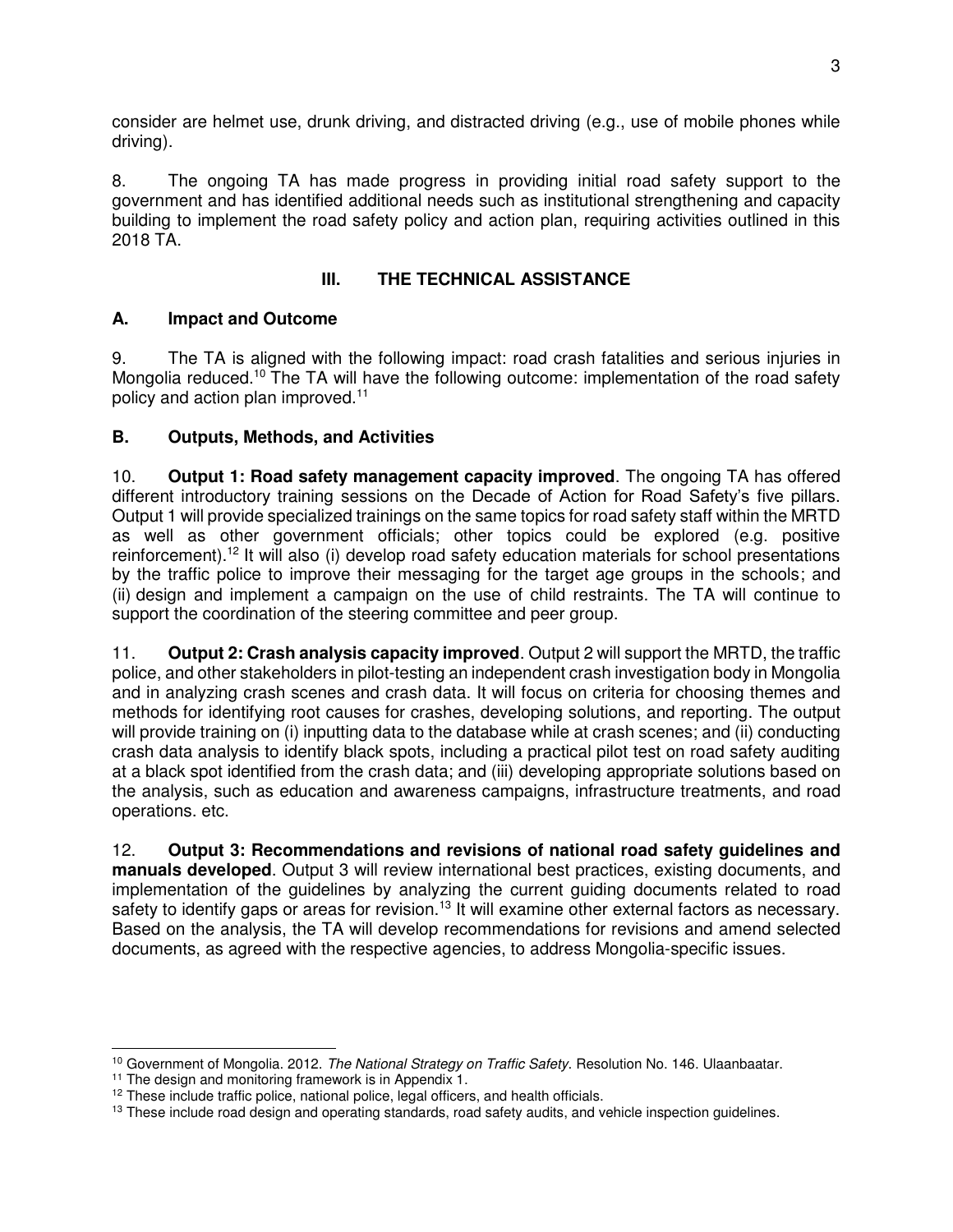#### **C. Cost and Financing**

13. The TA is estimated to cost \$440,000, of which \$400,000 will be financed on a grant basis by ADB's Technical Assistance Special Fund (TASF 6). Appendix 2 lists key expenditure items.

14. The government will provide counterpart support in the form of counterpart staff; suitably furnished office space with utilities and telecommunications access; training venue; information materials, data, maps, and other documents as needed; and other in-kind contributions.

#### **D. Implementation Arrangements**

15. ADB will administer the TA. ADB will select, supervise, and evaluate consultants; and provide staff to act as resource persons, as needed. Implementation arrangements are in the table.

| <b>Aspects</b>                   | <b>Arrangements</b>                                                           |                         |           |
|----------------------------------|-------------------------------------------------------------------------------|-------------------------|-----------|
| Indicative implementation period | September 2018-May 2020                                                       |                         |           |
| Executing agency                 | Ministry of Road and Transport Development                                    |                         |           |
| Consultants                      | To be selected and engaged by ADB                                             |                         |           |
|                                  | Firm: QCBS                                                                    | 3 international experts | \$211,400 |
|                                  |                                                                               | (9.5 person-months)     |           |
|                                  | Individual: individual selection                                              | 5 national experts      | \$72,800  |
|                                  |                                                                               | (22.5 person-months)    |           |
| Disbursement                     | The TA resources will be disbursed following ADB's Technical                  |                         |           |
|                                  | Assistance Disbursement Handbook (2010, as amended from time to               |                         |           |
|                                  | time).                                                                        |                         |           |
| Asset turnover or disposal       | All goods procured under the ongoing TA will be turned over to the            |                         |           |
| arrangement upon TA              | executing agency upon closing (14 September 2018); <sup>a</sup> the executing |                         |           |
| completion                       | agency has agreed to make the goods available for use under this 2018         |                         |           |
|                                  | TA.                                                                           |                         |           |

#### **Implementation Arrangements**

 $ADB = Asian Development Bank, QCBS = quality- and cost-based selection, TA = technical assistance.$ 

a ADB. 2016. Technical Assistance to Mongolia for the Development of Road Safety Policy and Action Plan. Manila (TA 9137-MON).

Source: Asian Development Bank.

16. **Consulting services.** ADB will engage the consultants following the ADB Procurement Policy (2017, as amended from time to time) and its associated project administration instructions and/or staff instructions.<sup>14</sup>

17. **Procurement.** No goods are expected to be procured under this TA. All goods procured under the ongoing TA will be made available for use under this 2018 TA.<sup>15</sup>

## **IV. THE PRESIDENT'S DECISION**

18. The President, acting under the authority delegated by the Board, has approved the provision of technical assistance not exceeding the equivalent of \$400,000 on a grant basis to the Government of Mongolia for Institutional Strengthening for Road Safety, and hereby reports this action to the Board.

 $\overline{a}$ <sup>14</sup> Terms of Reference for Consultants (accessible from the list of linked documents in Appendix 3).

<sup>&</sup>lt;sup>15</sup> Goods include one printer, seven laptops, two external hard drives, six flash drives, two tablets, and one portable satellite navigation system.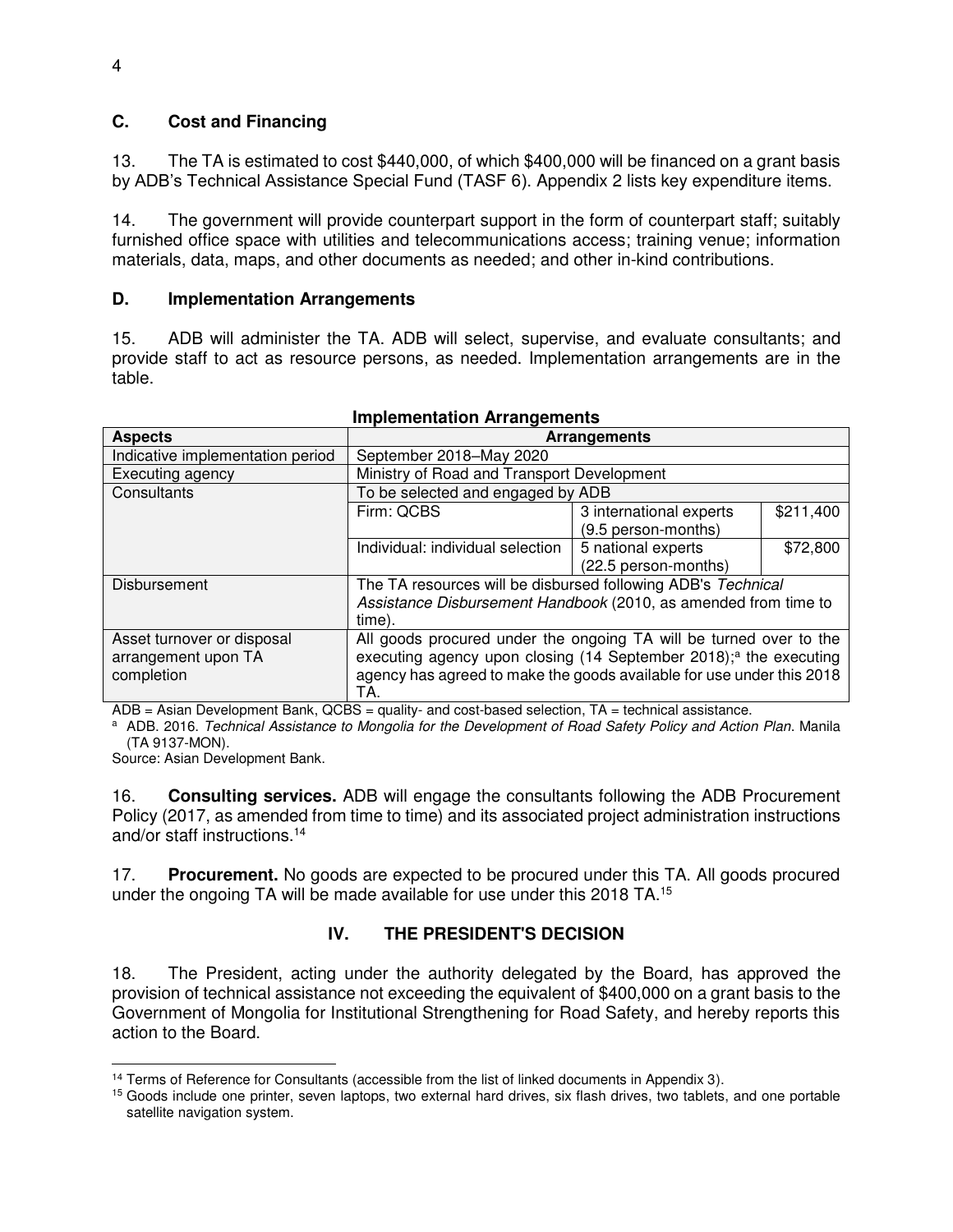| Impact the TA is Aligned with<br>Road crash fatalities and serious injuries in Mongolia reduced (National Strategy on Traffic Safety) <sup>a</sup> |                                                                                                                                                                                                                 |                                                                                                        |                                                                                                                                         |  |
|----------------------------------------------------------------------------------------------------------------------------------------------------|-----------------------------------------------------------------------------------------------------------------------------------------------------------------------------------------------------------------|--------------------------------------------------------------------------------------------------------|-----------------------------------------------------------------------------------------------------------------------------------------|--|
| <b>Results Chain</b>                                                                                                                               | <b>Performance Indicators with</b><br><b>Targets and Baselines</b>                                                                                                                                              | <b>Data Sources and</b><br><b>Reporting Mechanisms</b>                                                 | <b>Risks</b>                                                                                                                            |  |
| <b>Outcome</b><br>Implementation of the<br>road safety policy<br>and action plan<br>improved                                                       | By June 2020<br>a. Implementation started for<br>at least five actions <sup>b</sup> under the<br>road safety action plan (2018<br>baseline: 0)                                                                  | a. Annual reports of the<br>MRTD and the National<br><b>Traffic Police</b>                             | Government<br>changes may delay<br>implementation of<br>the road safety<br>action plan                                                  |  |
| <b>Outputs</b><br>1. Road safety<br>management<br>capacity improved                                                                                | 1a. Training provided to 100%<br>of road safety staff in the<br>government, and traffic police<br>gained road safety<br>accreditation training<br>certificates by March 2020<br>(2018 baseline: not applicable) | 1a. Consultant's report<br>and annual reports of<br>the MRTD and the<br><b>National Traffic Police</b> |                                                                                                                                         |  |
|                                                                                                                                                    | 1b. One teacher's manual to<br>support the police in providing<br>road safety education in<br>schools developed by August<br>2019 (2018 baseline: not<br>applicable)                                            | 1b. Consultant's report<br>and annual report of the<br><b>National Traffic Police</b>                  |                                                                                                                                         |  |
|                                                                                                                                                    | 1c. Public awareness<br>campaign implemented and<br>50% of road users reported<br>enhanced understanding on<br>the use of child restraints by<br>June 2019 (2018 baseline: not<br>applicable)                   | 1c. Consultant's report                                                                                |                                                                                                                                         |  |
| 2. Crash analysis<br>capacity improved                                                                                                             | 2a. 80% of MRTD and<br><b>National Traffic Police staff</b><br>increased their knowledge and<br>skills on analyzing crash<br>database data by August 2019<br>(2018 baseline: not applicable)                    | 2a. Consultant's report<br>and annual report of the<br><b>MRTD</b>                                     | Data may not be<br>statistically<br>significant for robust<br>analysis because<br>the crash database<br>is only being<br>implemented in |  |
|                                                                                                                                                    | 2b. Pilot black spot <sup>c</sup> audit<br>implemented by October 2019<br>(2018 baseline: not applicable)                                                                                                       | 2b. Consultant's report                                                                                | 2018                                                                                                                                    |  |
| 3. Recommendations<br>and revisions of<br>national road safety<br>guidelines and<br>manuals developed                                              | 3. At least three national<br>guidelines and manuals<br>reviewed and<br>recommendations developed<br>by October 2019 (2018<br>baseline: not applicable)                                                         | 3. Consultant's report<br>and annual report of the<br><b>MRTD</b>                                      |                                                                                                                                         |  |

## **DESIGN AND MONITORING FRAMEWORK**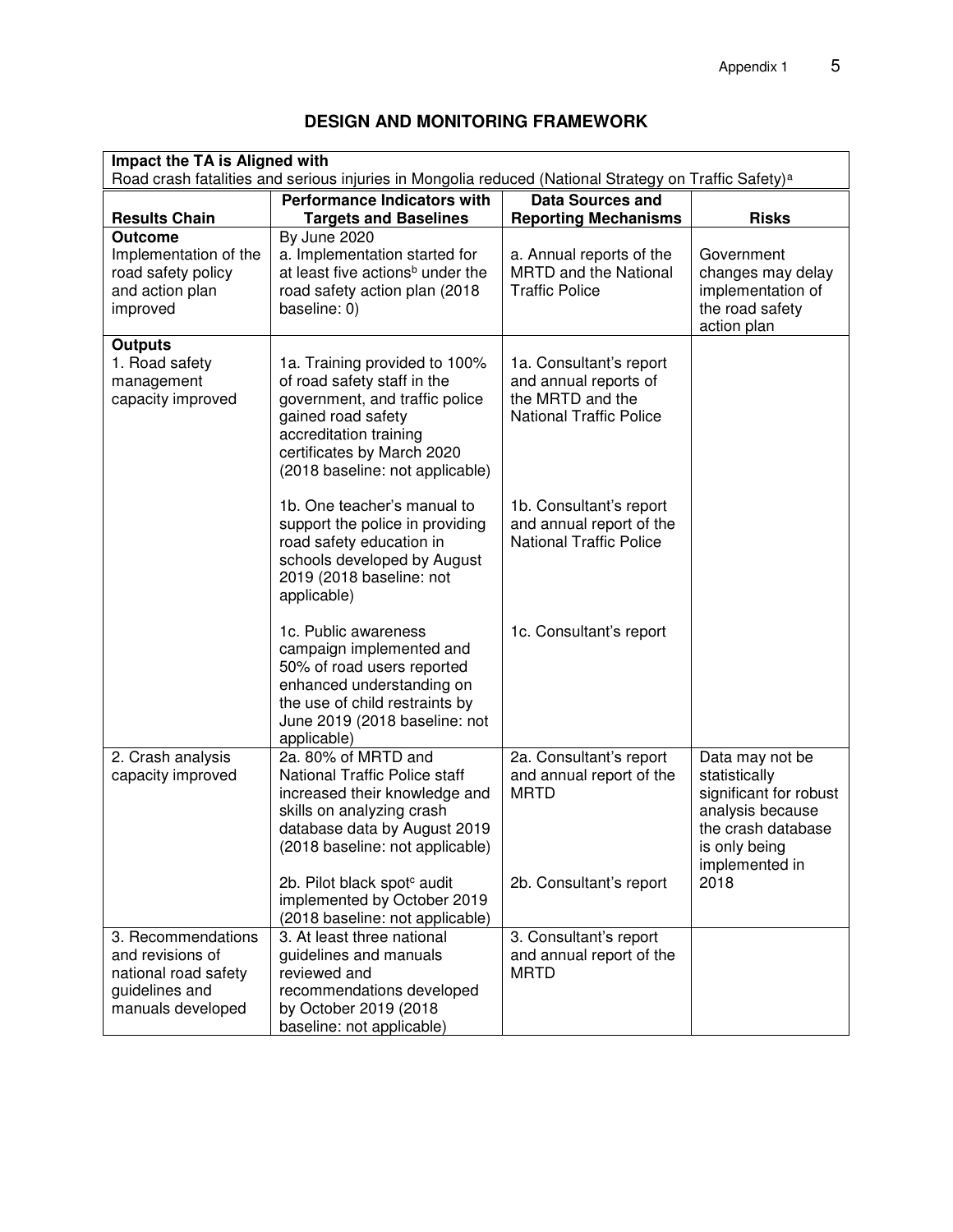## **Key Activities with Milestones**

## **1. Road safety management capacity improved**

- 1.1 Develop and provide specialized training programs on the five pillars for focus identified under the Decade of Action for Road Safety<sup>d</sup> to supplement training already provided under the road safety policy and action plan TA<sup>e</sup> (March 2020).
- 1.2 Develop road safety education materials for use by the police during its annual school visits to improve its messaging for the target age groups in the schools (August 2019).
- 1.3 Implement a public awareness campaign on the use of child restraints (June 2019).
- 1.4 Continue support for the coordination of the steering committee and peer group established under the road safety policy and action plan TA<sup>e</sup> (March 2020).
- **2. Crash analysis capacity improved**
- 2.1 Review crash data to identify black spots and causes of crashes (May 2019).
- 2.2 Develop a training program to improve crash data analysis for the MRTD and crash scene investigations for the traffic police (July 2019).
- 2.3 Provide training on conducting black spot audits and crash investigations, including best-practice solutions (August 2019).
- 2.4 Develop and implement a pilot black spot audit in Ulaanbaatar City to apply skills developed in training (October 2019).
- **3. Recommendations and revisions of national road safety guidelines and manuals developed**
- 3.1 Review international best practices, existing documents, and implementation of the guidelines to identify areas for detailed review (April 2019).
- 3.2 Identify gaps or areas for revisions in the guidelines and/or their implementation (June 2019)

3.3 Prepare recommendations for revisions (October 2019).

## **Inputs**

ADB: \$400,000

Note: The government will provide counterpart support in the form of counterpart staff; suitably furnished office space with utilities and telecommunications access; training venue; information materials, data, maps, and other documents as needed; and other in-kind contributions.

## **Assumptions for Partner Financing**

Not applicable.

ADB = Asian Development Bank, MRTD = Ministry of Roads and Transport Development, TA = technical assistance.

<sup>a</sup> Government of Mongolia. 2012. The National Strategy on Traffic Safety. Resolution No. 146. Ulaanbaatar.

- <sup>b</sup> ADB, the MRTD, and the consultants will agree on the five actions during TA implementation.
- <sup>c</sup> A place where road traffic crashes have historically been concentrated.
- <sup>d</sup> World Health Organization. Global Plan for the Decade of Action for Road Safety 2011–2020.

[http://www.who.int/roadsafety/decade\\_of\\_action/plan/en.](http://www.who.int/roadsafety/decade_of_action/plan/en)

e ADB. 2016. Technical Assistance to Mongolia for the Development of Road Safety Policy and Action Plan. Manila. Source: Asian Development Bank.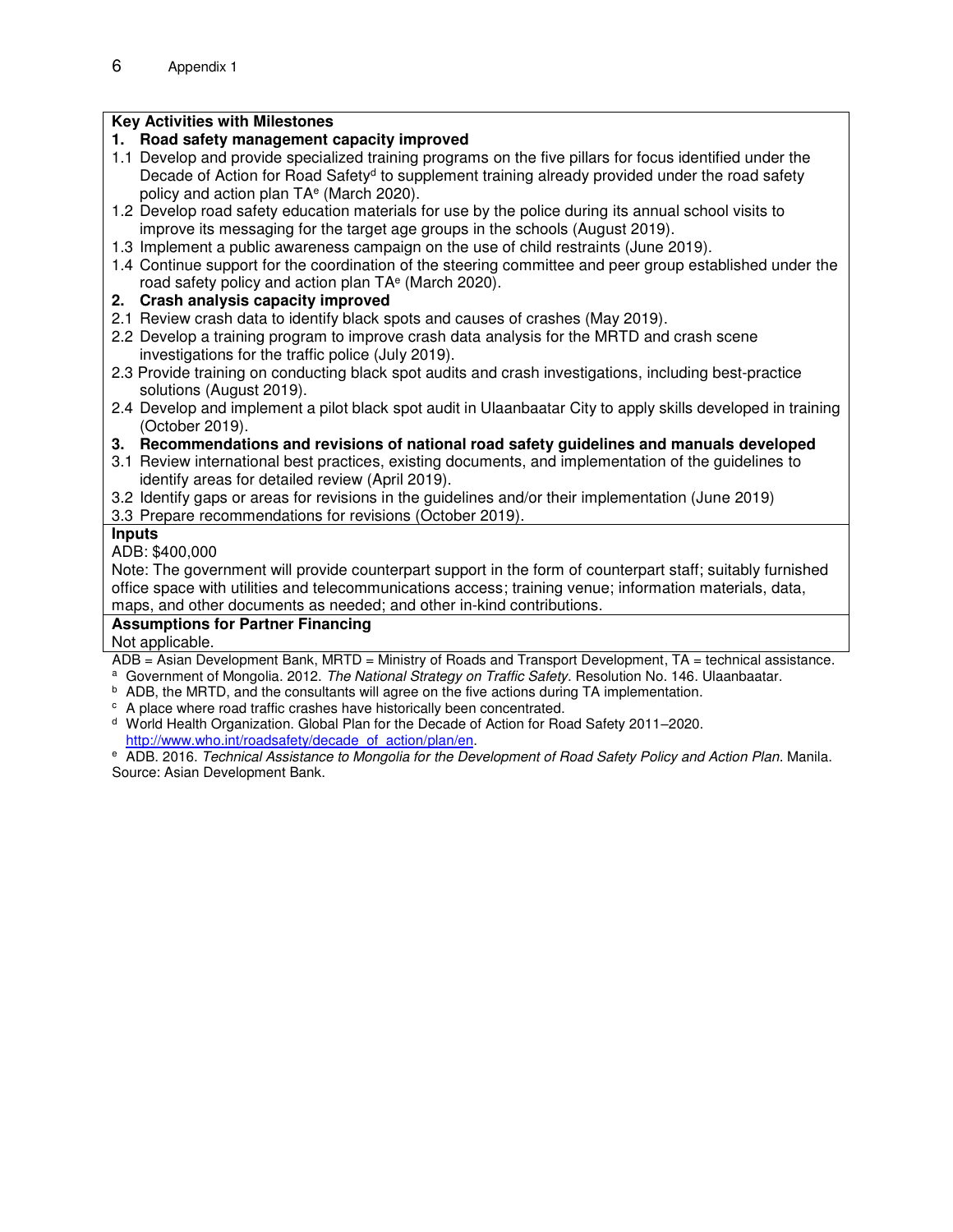#### **COST ESTIMATES AND FINANCING PLAN**

(\$'000)

| Item                                                    | <b>Amount</b> |  |  |  |
|---------------------------------------------------------|---------------|--|--|--|
| Asian Development Bank <sup>a</sup>                     |               |  |  |  |
| Consultants                                             |               |  |  |  |
| a. Remuneration and per diem                            |               |  |  |  |
| International consultants                               | 211.4         |  |  |  |
| National consultants<br>II.                             | 72.8          |  |  |  |
| b. Out-of-pocket expenditures                           |               |  |  |  |
| International and local travel                          | 24.0          |  |  |  |
| Training, seminars, and conferences <sup>b</sup><br>ii. | 50.0          |  |  |  |
| iii. Reports and communications <sup>c</sup>            | 7.0           |  |  |  |
| iv. Miscellaneous administration and support costs      | 1.0           |  |  |  |
| Contingencies<br>2.                                     | 33.8          |  |  |  |
| Total                                                   | 400.0         |  |  |  |

Note: The technical assistance (TA) is estimated to cost \$440,000, of which contributions from the Asian Development Bank are presented in the table above. The government will provide counterpart support in the form of counterpart staff; suitably furnished office space with utilities and telecommunications access; training venue; information materials, data, maps, and other documents as needed; and other in-kind contributions. The value of government contribution is estimated to account for 9% of the total TA cost.

a Financed by the Asian Development Bank's Technical Assistance Special Fund (TASF 6).

b About \$10,000 will be required to fund the campaign, and the remaining \$40,000 will fund the training activities. This amount includes interpretation costs.

c This includes translating reports and reprinting selected government documents.

Source: Asian Development Bank estimates.